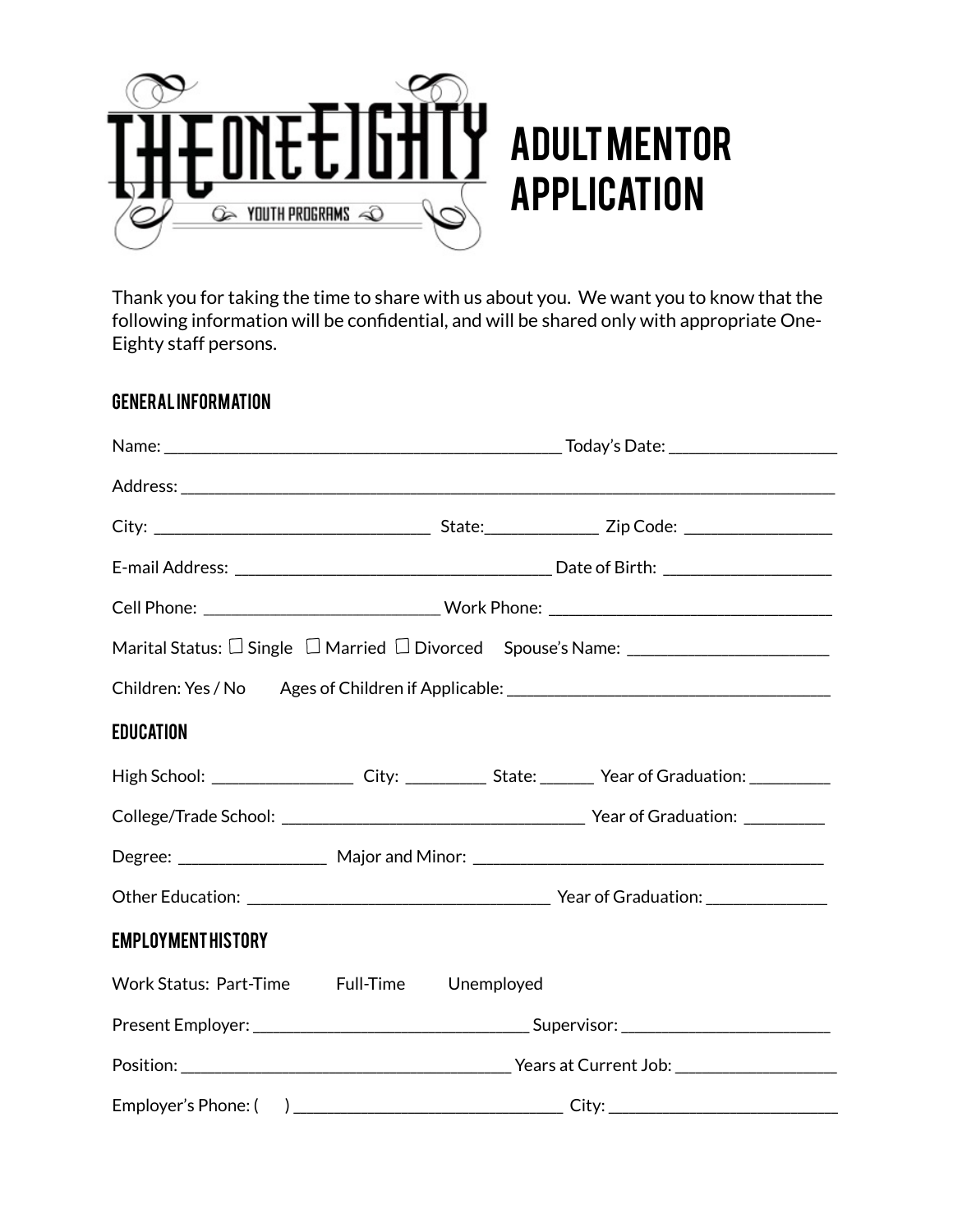| Previous Employer:  | Supervisor:            |
|---------------------|------------------------|
| Position:           | Years at Previous Job: |
| Employer's Phone: ( | Citv <sup>.</sup>      |

# PERSONAL AND SPIRITUAL HISTORY

Write a brief testimony about how you became a Christian (include date of conversion):

How would you describe your spiritual journey today?

What accountability do you currently have in your spiritual journey?

What people or experiences have been most significant in your growth as a Christian?

What do you do when you have a conflict with someone?

How do you handle confrontation?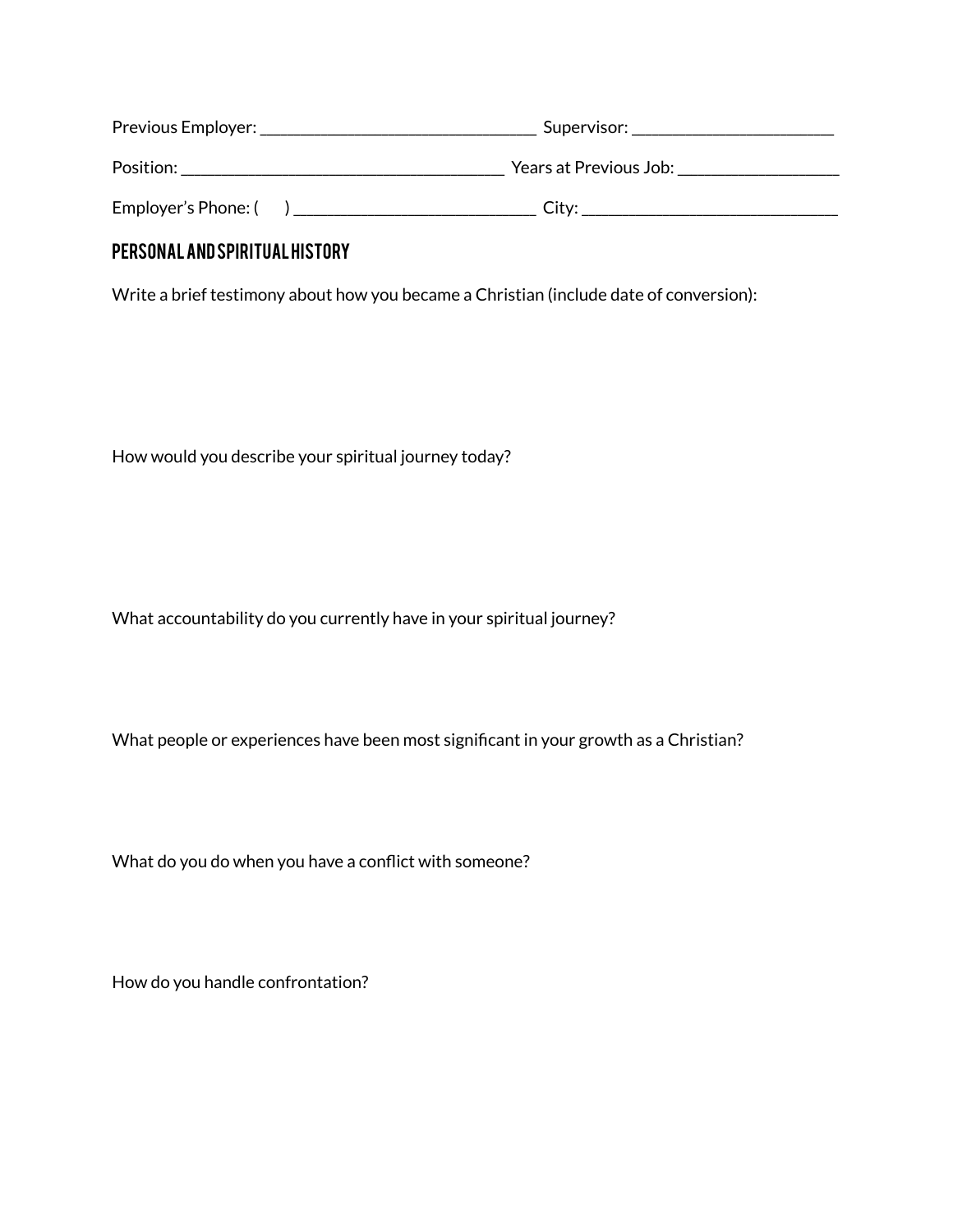### LIFESTYLE AND LEGAL CONCERNS

In caring for students, we believe it is our responsibility to seek an adult staff that is able to provide healthy safe, and nurturing relationships. Please answer the following questions accordingly. Any special concerns can be discussed individual with the pastoral staff.

Are you using illegal drugs?  $\Box$  Yes  $\Box$  No

|                      | Have you ever undergone or are you undergoing treatment for drug or alcohol abuse? |  |
|----------------------|------------------------------------------------------------------------------------|--|
| $\Box$ Yes $\Box$ No |                                                                                    |  |

If yes, please describe:

Have you ever been arrested and/or convicted of a crime?  $\Box$  Yes  $\Box$  No

If yes, please describe:

Are there any special issues or concerns (relationships, other commitments, etc.) happening in your life right now that would have an impact in your commitment and involvement in the youth ministry?  $\square$  Yes  $\square$  No

If yes, please explain:

Have you ever been involved romantically or sexually with any student in a youth ministry, or had sexual relations with a minor after you became an adult?  $\Box$  Yes  $\Box$  No

Have you ever been asked to step away from ministry or work with students or children in any setting—paid or as a volunteer?  $\Box$  Yes  $\Box$  No

Have you ever been accused or convicted of any form of child abuse?  $\Box$  Yes  $\Box$  No

If yes, please describe:

Have you ever been the victim of any form of child abuse?  $\Box$  Yes  $\Box$  No

If yes, would you like to speak to a counselor or pastor?  $\Box$  Yes  $\Box$  No

Are you willing to be finger-printed for State Criminal Conviction Clearing?  $\Box$  Yes  $\Box$  No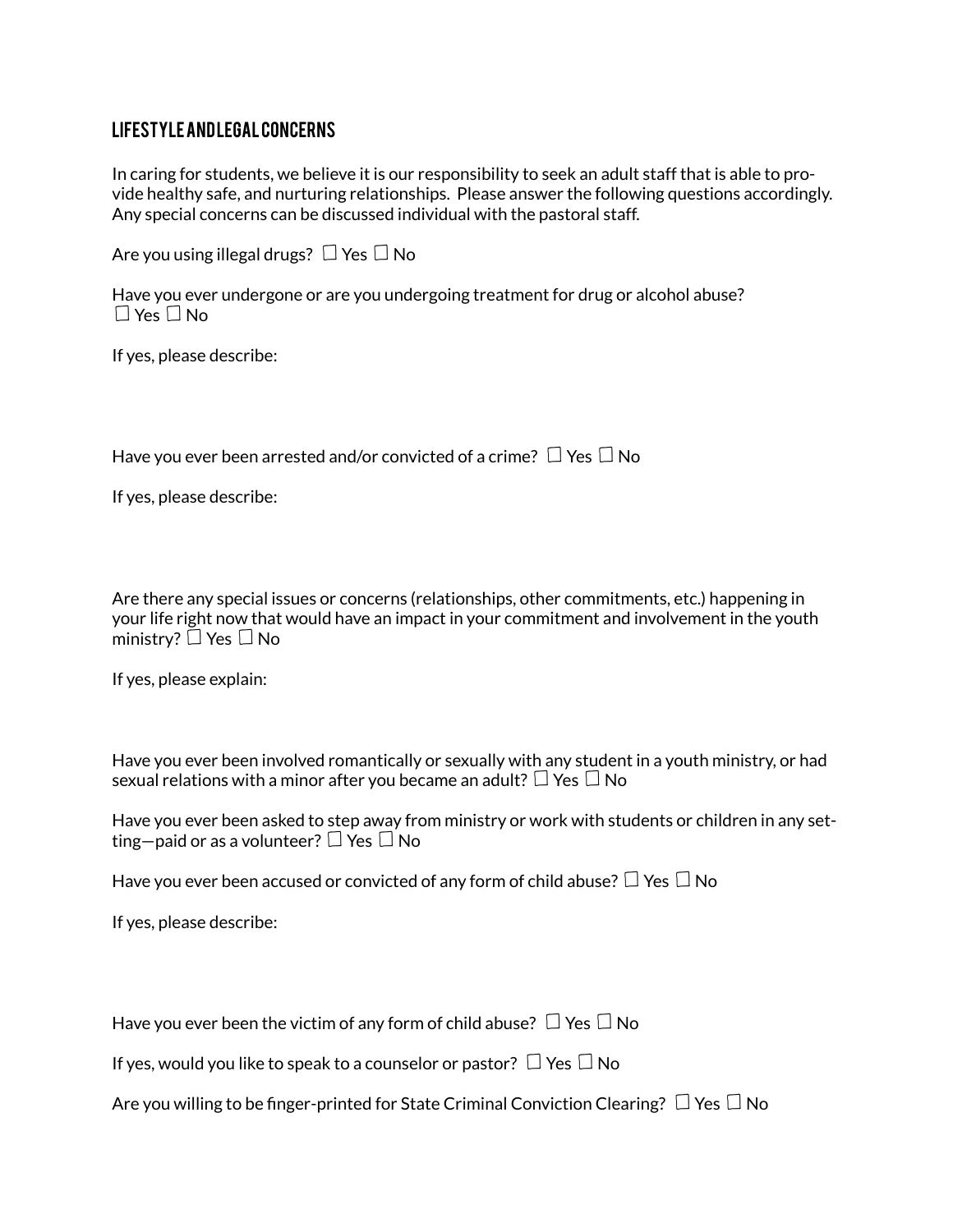What is your view on drinking alcohol?

## MINISTRY

| Are you currently attending a church? $\Box$ Yes $\Box$ No |               |        |
|------------------------------------------------------------|---------------|--------|
| If yes, which church?                                      | City:         | State: |
| Senior Pastor's Name:                                      | Church Phone: |        |

If you are not currently attending a church, please explain why.

Please list and date your church ministry activities and experience.

Describe any other ministry/para-church service organization with which you have been or are currently involved.

What are your primary spiritual gifts, and how would you use them at One-Eighty?

Why do you want to do youth ministry in the future?

What are some of your expectations of the One-Eighty staff?